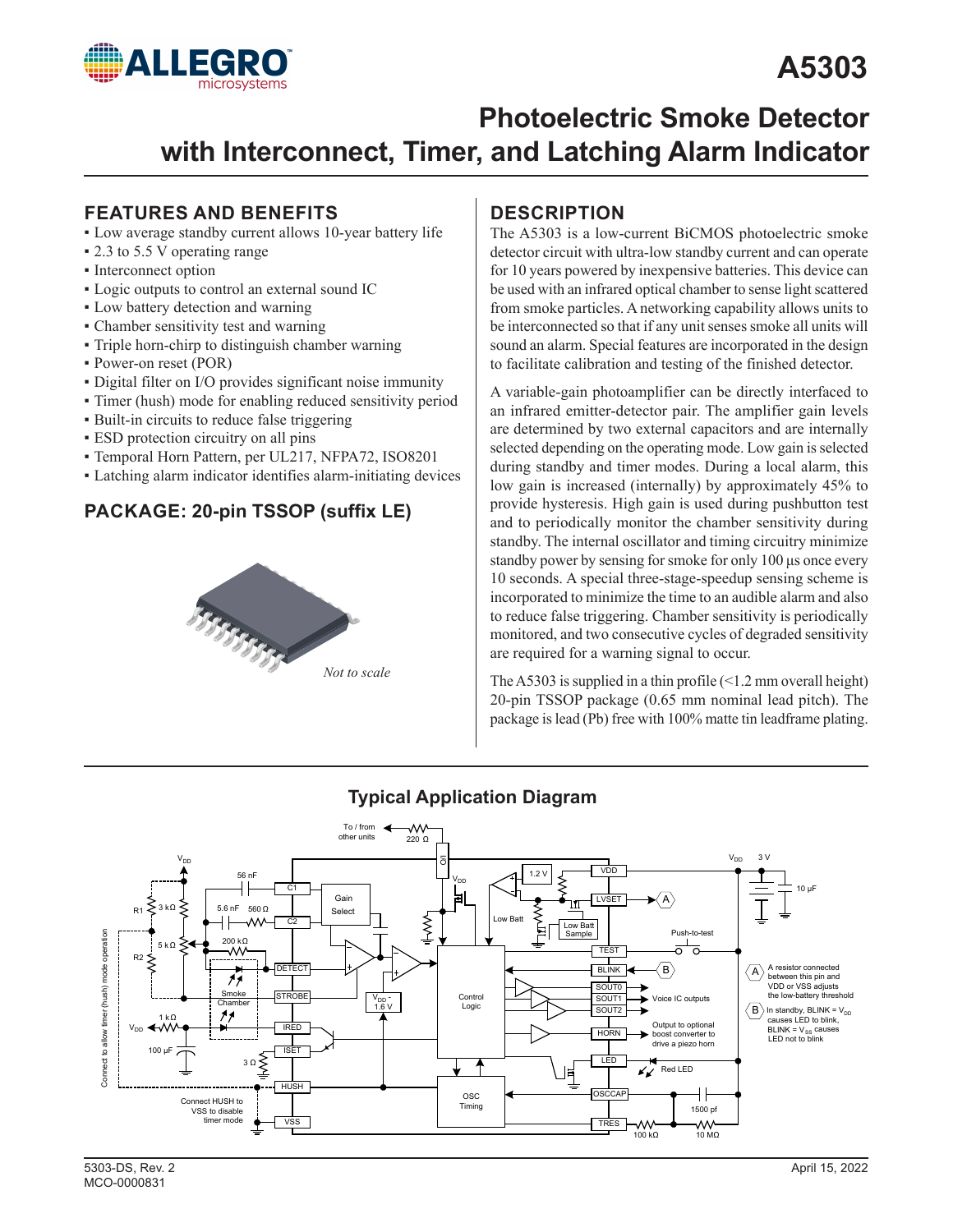#### **SELECTION GUIDE**

| <b>Part Number</b> | <b>Pb-free and RoHS</b> | Package                       | Packing            |
|--------------------|-------------------------|-------------------------------|--------------------|
| A5303SLE-T         | Yes                     | 20-pin TSSOP (JEDEC MO-153AC) | 75 pieces / tube   |
| A5303SLETR-T       | Yes                     | 20-pin TSSOP (JEDEC MO-153AC) | 4000 pieces / reel |

#### **ABSOLUTE MAXIMUM RATINGS**

| <b>Characteristic</b>               | Symbol           | <b>Notes</b>           | Rating       | <b>Units</b> |
|-------------------------------------|------------------|------------------------|--------------|--------------|
| Supply Voltage Range                | V <sub>DD</sub>  | Referenced to $V_{SS}$ | $-2.3$ to 6  |              |
| DC Input Voltage Range              | V <sub>IN</sub>  | Referenced to $V_{SS}$ | $-0.3$ to 6  |              |
| Operating Ambient Temperature Range | l <sub>A</sub>   | Allegro Range S        | $-20$ to 85  | $^{\circ}C$  |
| Maximum Junction Temperature        | T (max)          |                        | 150          | °C           |
| Storage Temperature Range           | <sup>I</sup> stg |                        | $-55$ to 150 | °C           |

#### **THERMAL CHARACTERISTICS**

| <b>Characteristic</b>        | Svmbol       | <b>Test Conditions*</b>                                              | Value | Units       |
|------------------------------|--------------|----------------------------------------------------------------------|-------|-------------|
| ' Package Thermal Resistance | <b>K</b> eja | LE Package, estimated, single-layer PCB, minimal exposed copper area | 127   | $\circ$ CAM |

\*Additional thermal information available on Allegro website.

#### **Pinout Diagram**

#### **Terminal List**

| SOUT <sub>1</sub>    |    | SOUT2          |
|----------------------|----|----------------|
| SOUTO <sub>2</sub>   | 19 | LED            |
| I/O                  |    | <b>HORN</b>    |
| <b>BLINK</b>         |    | <b>TEST</b>    |
| <b>HUSH</b>          |    | OSC CAP        |
| <b>ISET</b>          | 15 | <b>VSS</b>     |
| VDD                  |    | <b>TRES</b>    |
| <b>IRED</b>          |    | LVSET          |
| STROBE <sup>19</sup> |    | C <sub>1</sub> |
| <b>DETECT</b>        |    | C2             |
|                      |    |                |

| <b>Number</b>  | <b>Name</b>       | <b>Function</b>                                                            |
|----------------|-------------------|----------------------------------------------------------------------------|
| 1              | SOUT <sub>1</sub> | Logic push-pull output for controlling an external sound IC                |
| $\overline{2}$ | SOUT <sub>0</sub> | Logic push-pull output for controlling an external sound IC                |
| 3              | I/O               | Input-output to interconnected detectors                                   |
| 4              | <b>BLINK</b>      | Logic input for enabling/disabling the LED blink during standby            |
| 5              | <b>HUSH</b>       | Input for photoamplifier timer mode reference; can also disable timer mode |
| 6              | <b>ISET</b>       | A resistor on this pin connected to VSS sets the IRED output current       |
| $\overline{7}$ | <b>VDD</b>        | Positive supply voltage                                                    |
| 8              | <b>IRED</b>       | Terminal to drive smoke chamber IR LED                                     |
| 9              | <b>STROBE</b>     | Strobed supply $(V_{DD} - 2 V)$ for photoamplifier low-side reference      |
| 10             | <b>DETECT</b>     | Photoamplifier input                                                       |
| 11             | C <sub>2</sub>    | Sets photoamplifier gain in standby mode                                   |
| 12             | C <sub>1</sub>    | Sets photoamplifier gain in supervisory mode                               |
| 13             | <b>LVSET</b>      | Optionally used with a resistor to adjust the low-battery threshold        |
| 14             | <b>TRES</b>       | Connection for resistor to set clock times/frequency                       |
| 15             | <b>VSS</b>        | Negative supply voltage                                                    |
| 16             | OSC CAP           | Connection for capacitor and resistor to set clock times/frequency         |
| 17             | <b>TEST</b>       | Enables push-to-test mode; starts timer mode, if enabled                   |
| 18             | <b>HORN</b>       | Logic output which optionally enables a boost converter to drive a horn    |
| 19             | <b>LED</b>        | Output to drive visible LED                                                |
| 20             | SOUT <sub>2</sub> | Logic push-pull output for controlling an external sound IC                |

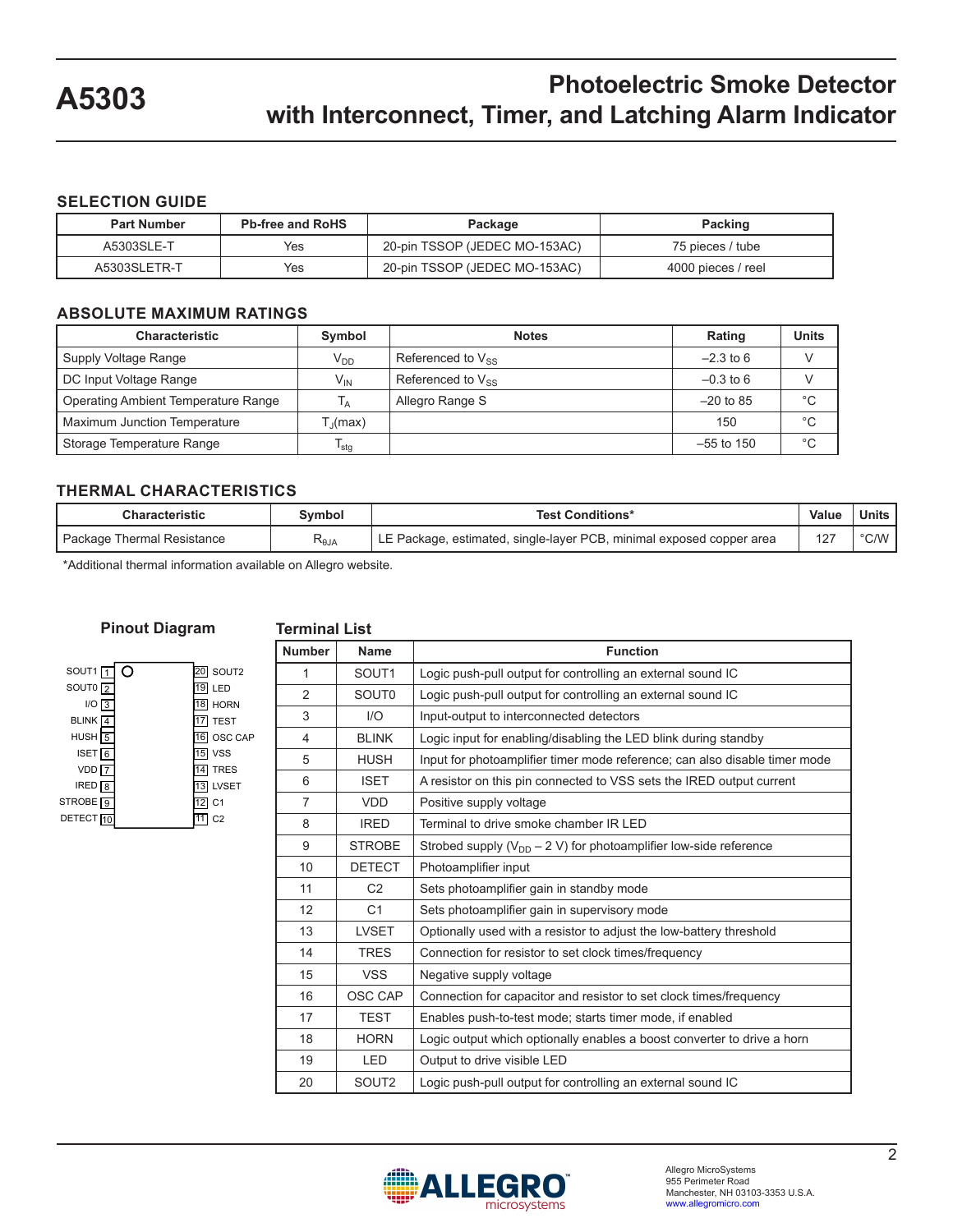#### **DC ELECTRICAL CHARACTERISTICS [1]**: Valid at T<sub>A</sub> = 25°C, V<sub>DD</sub> = 2.3 to 5.5 V, configured as in Typical Application Diagram (unless otherwise noted)

| <b>Characteristics</b>              | Symbol                                | <b>Test Conditions</b>                                 | Min.                     | Typ. [1]          | Max.                     | Unit      |
|-------------------------------------|---------------------------------------|--------------------------------------------------------|--------------------------|-------------------|--------------------------|-----------|
| Supply Voltage Range                | $V_{DD}$                              | Operating                                              | 2.3                      | 3.0               | 5.5                      | $\vee$    |
|                                     |                                       | During standby, STROBE off                             |                          | 2.3               | 5.0                      | μA        |
| <b>Operating Supply Current</b>     | $I_{DD}$                              | During STROBE on, IRED off                             |                          | 210               | 300                      | μA        |
|                                     |                                       | During STROBE on, IRED on                              | $\overline{\phantom{m}}$ | 220               | 300                      | μA        |
| Input Current                       | $I_{IN}$                              | BLINK, C1, C2, DETECT, OSC CAP, TRES<br>(pulldown off) | $-100$                   | $\Omega$          | 100                      | nA        |
| <b>TEST Pulldown Current</b>        | $I_{IN(TEST)}$                        | $VTEST = VDD = 3 V$                                    |                          | 3.5               |                          | μA        |
| Logic Voltage Low                   | $\mathsf{V}_{\mathsf{I}(\mathsf{L})}$ |                                                        |                          |                   | $V_{DD}$ $\times$<br>0.3 | $\vee$    |
| Logic Voltage High                  | $V_{I(H)}$                            |                                                        | $V_{DD}$ ×<br>0.7        |                   |                          | $\vee$    |
|                                     |                                       | Inactive                                               | $\qquad \qquad -$        | $V_{DD}$          | $\overline{\phantom{0}}$ | $\vee$    |
| <b>Strobe Output Voltage</b>        | $V_{ST}$                              | Active, $I_{\Omega}$ = 100 to 500 µA                   | $V_{DD}$ –<br>2.1        | $V_{DD}$ –<br>2.0 | $V_{DD}$ –<br>1.9        | $\vee$    |
| Line Regulation                     | $\Delta V_{ST(\Delta VDD)}$           | Active, $V_{DD}$ = 2.3 to 5.5 V                        | $\overline{\phantom{m}}$ | $-60$             | $\overline{\phantom{0}}$ | dB        |
| Strobe Temperature Coefficient      | $\alpha_{ST}$                         | $V_{STROBE}$ , $V_{DD}$ = 2.3 to 5.5 V                 | $\overline{\phantom{0}}$ | 0.01              | $\overline{\phantom{0}}$ | %/°C      |
| Maximum IRED Current Setting        | $I_{IRED(MAX)}$                       | Current is set by selection of resistor on ISET<br>pin |                          |                   | 300                      | mA        |
| <b>IRED Current</b>                 | $I_{\text{IRED}}$                     | $R_{\text{ISET}} = 3 \Omega$                           | 89                       | 100               | 111                      | mA        |
| <b>IRED Temperature Coefficient</b> | $\alpha$ <sub>IRED</sub>              | $I_{IRED}$ , $V_{DD} = 2.3$ to 5.5 V                   |                          | 0.40              | $\overline{\phantom{0}}$ | %/°C      |
| <b>LED Drive Current</b>            | $I_{LED}$                             | $V_{\text{LED}} = 0.5 V$                               | 0.6                      | 1.2               | 1.8                      | mA        |
| Low-Battery Warning Threshold       | $V_{DD(th)}$                          | LVSET open                                             | 2.4                      | 2.5               | 2.6                      | $\vee$    |
| Low-Battery Warning Minimum         | $V_{DD(warn)}$                        | VDD voltage guaranteed to operate SOUTx pins           | 1.8                      |                   |                          | $\vee$    |
| Common Mode Voltage                 | $V_{IC}$                              | Photoamplifier input                                   | $V_{DD}$ –<br>1.0        |                   | $V_{DD}$ –<br>0.3        | $\vee$    |
| Smoke Comparator Reference Voltage  | $V_{REF}$                             | Any alarm condition, except hush mode                  |                          | $V_{DD}$ –<br>1.6 |                          | $\vee$    |
| I/O Input Impedance                 | $Z_{\textit{I/O(in)}}$                | No alarm conditions                                    | 40                       | 83                | $\qquad \qquad -$        | $k\Omega$ |
| I/O Output Impedance                | $Z_{I/O(out)}$                        | Local or test alarm                                    |                          | 3.9               | 5.7                      | $k\Omega$ |

[1] Limits over the operating temperature range are based on characterization data. Characteristics are production tested at 25°C only. [2] Typical values are at 25°C and are given for circuit design information only.

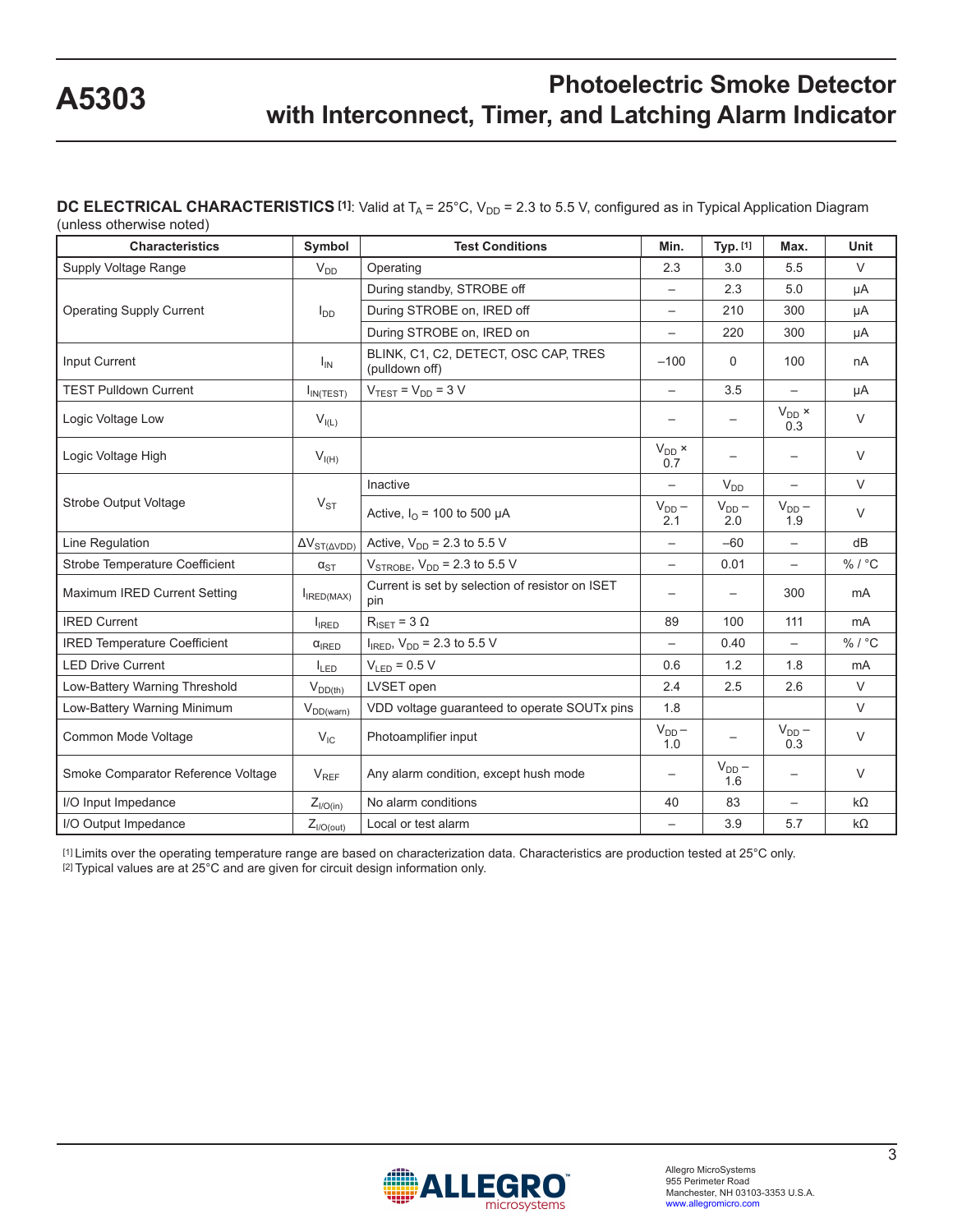#### AC ELECTRICAL CHARACTERISTICS [1]: Valid at T<sub>A</sub> = 25°C, V<sub>DD</sub> = 2.3 to 5.5 V, configured as in Typical Application Diagram

(unless otherwise noted)

| <b>Characteristics</b>      | Symbol                           | <b>Test Conditions</b><br>Count                   |              | Min.                            | Typ. [2]                   | Max.                         | Unit                     |
|-----------------------------|----------------------------------|---------------------------------------------------|--------------|---------------------------------|----------------------------|------------------------------|--------------------------|
| <b>Oscillator Period</b>    | $t_{\rm osc}$                    |                                                   | $\mathbf{1}$ | 9.4                             | 10.5                       | 11.5                         | ms                       |
| <b>Smoke Check</b>          | $t_{\text{smoke}}$               |                                                   | 210          | 9.6                             | 10.75                      | 11.9                         | s                        |
|                             | t <sub>battery</sub>             | No low-battery detected                           | 218          | 41.3                            | 45.9                       | 50.5                         | min                      |
| Low Battery Test            | $t_{\text{battery2}}$            | Low-battery detected                              | 212          | 39                              | 43                         | 48                           | s                        |
|                             | t <sub>chamber</sub>             | No degraded chamber detected                      | 218          | 41.3                            | 45.9                       | 50.5                         | min                      |
| Degraded Chamber Test       | $\mathsf{t}_{\mathsf{chamber2}}$ | Degraded chamber detected                         | 212          | 39                              | 43                         | 48                           | s                        |
|                             | $t_{\text{led}}$                 | No local or remote smoke, BLINK = VSS             |              |                                 | No<br><b>LED</b><br>Pulses | $\overline{\phantom{0}}$     | $\overline{\phantom{0}}$ |
|                             | $t_{\rm led1}$                   | No local or remote smoke, BLINK = VDD             | 212          | 39                              | 43                         | 48                           | s                        |
| <b>LED Pulse Period</b>     | $t_{\text{led}}$                 | Local smoke                                       | 48           | 0.45                            | 0.50                       | 0.55                         | s                        |
|                             | $t_{\text{led}}$                 | Remote smoke only                                 |              | $\overline{\phantom{0}}$        | No<br><b>LED</b><br>Pulses |                              | $\overline{\phantom{0}}$ |
|                             | $t_{\sf led6}$                   | Pushbutton test, induced alarm                    | 48           | 0.45                            | 0.50                       | 0.55                         | s                        |
|                             | $t_{\text{led}7}$                | Timer mode, no alarm                              | 210          | 9.67                            | 10.75                      | 11.83                        | s                        |
| <b>LED Pulse Width</b>      | $t_{w(\text{led})}$              |                                                   | $\mathbf{1}$ | 9.5                             | 10.5                       | 11.5                         | ms                       |
| <b>LED Pulse Spacing</b>    | $t_{sp(led)}$                    | 3 pulses, degraded chamber                        | 26           | 0.60                            | 0.67                       | 0.74                         | s                        |
|                             | $t_{st1}$                        | No local or remote smoke                          | 210          | 9.6                             | 10.75                      | 11.9                         | s                        |
| $t_{st2}$                   |                                  | After 1 of 3 valid samples                        | 192          | 1.8                             | 2.0                        | 2.2                          | s                        |
| <b>STROBE Pulse Period</b>  | $t_{st3}$                        | After 2 of 3 valid samples and during local alarm | 96           | 0.8                             | 1.0                        | 1.1                          | s                        |
|                             | $\mathsf{t}_{\mathsf{st4}}$      | Remote smoke only                                 | 768          | 7.2                             | 8.0                        | 8.9                          | s                        |
|                             | $t_{\rm st5}$                    | Chamber test, no local alarm                      | 218          | 41.3                            | 45.9                       | 50.5                         | min                      |
|                             | $t_{\rm st6}$                    | Pushbutton test, induced alarm                    | 24           | 225                             | 252                        | 278                          | ms                       |
| <b>STROBE Pulse Width</b>   | $t_{w(st)}$                      |                                                   | $\mathbf{1}$ | 9.5                             | 10.5                       | 11.5                         | ms                       |
|                             | $t_{\text{ired1}}$               | No local or remote smoke                          | 210          | 9.6                             | 10.75                      | 11.9                         | s                        |
|                             | $t_{\text{ired2}}$               | After 1 of 3 valid samples                        | 192          | 1.8                             | 2.0                        | 2.2                          | s                        |
| <b>IRED Pulse Period</b>    | $t_{\text{ired3}}$               | After 2 of 3 valid samples and during local alarm | 96           | 0.8                             | 1.0                        | 1.1                          | s                        |
|                             | $t_{\rm{ired4}}$                 | Remote smoke only                                 | 768          | 7.2                             | 8.0                        | 8.9                          | s                        |
|                             | $t_{\text{ired}5}$               | Chamber test, no local alarm                      | 218          | 41.3                            | 45.9                       | 50.5                         | min                      |
|                             | $t_{\text{ired}6}$               | Pushbutton test, induced alarm                    | 24           | 225                             | 252                        | 278                          | ms                       |
| <b>IRED Pulse Width</b>     | $t_{w(ired)}$                    |                                                   | 0.01         | 94                              | 105                        | 116                          | μs                       |
| I/O to Active Delay         | $t_{d(io)}$                      | Local alarm                                       |              | $\overline{\phantom{0}}$        | $\mathbf 0$                | $\overline{\phantom{0}}$     | s                        |
| I/O Charge Dump Duration    | $t_{\text{dump}}$                | End of local alarm or test                        | 96           | 0.9                             | 1.0                        | 1.1                          | s                        |
| Rising Edge on I/O to Alarm | $t_{r(io)}$                      | No local alarm                                    | 9 to 13      | $9 \times$<br>$\rm t_{\rm osc}$ | $94.5 -$<br>137            | $13 \times$<br>$t_{\rm osc}$ | ms                       |

*Continued on the next page…*

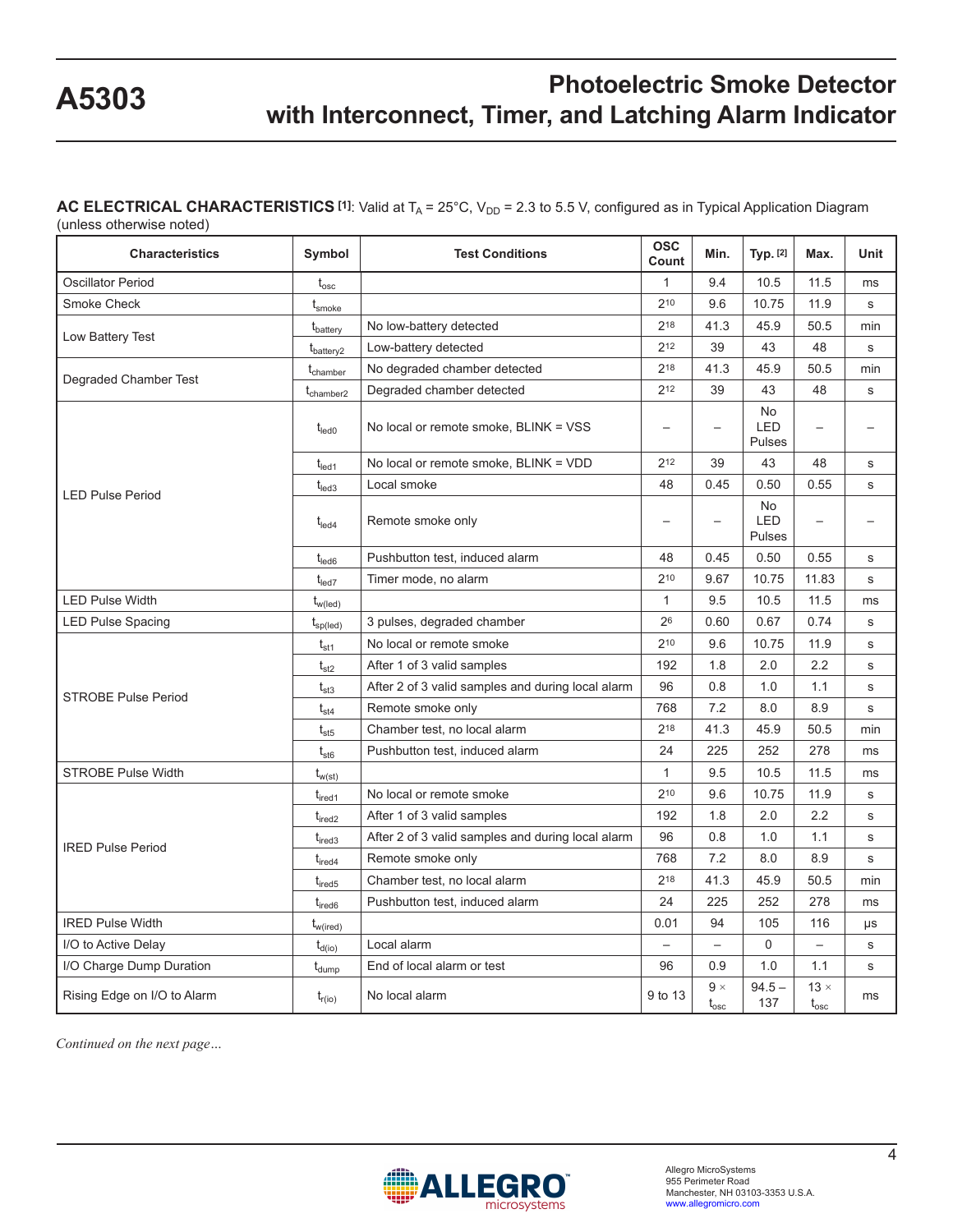### AC ELECTRICAL CHARACTERISTICS (continued) <sup>[1]</sup> : Valid at T<sub>A</sub> = 25°C, V<sub>DD</sub> = 2.3 to 5.5 V, configured as in Typical

Application Diagram (unless otherwise noted)

| <b>Characteristics</b>                  | Symbol                | <b>Test Conditions</b>                                        | <b>OSC</b><br>Count | Min.                          | Typ. [2]         | Max.                           | Unit |
|-----------------------------------------|-----------------------|---------------------------------------------------------------|---------------------|-------------------------------|------------------|--------------------------------|------|
| <b>SOUTx Output Warning Period</b>      | $I_{\text{soutx}}$    | Low supply or degraded chamber                                | $2^{12}$            | 38.9                          | 43               | 47.1                           | s    |
| <b>SOUTx Output Warning Pulse Width</b> | $I_{w(\text{soutx})}$ | Low supply or degraded chamber                                |                     | 9.5                           | 10.5             | 11.5                           | ms   |
| Horn Warning Pulse Period               | $t_{\text{horn}}$     | Low battery or degraded chamber                               | 212                 | 38.9                          | 43               | 47.1                           | s    |
| Horn Warning Pulse Width                | $t_{w(horn)}$         | Low battery or degraded chamber                               |                     | 9.5                           | 10.5             | 11.5                           | ms   |
| Horn Warning Pulse Spacing              | $I_{\text{sp(horn)}}$ | 3 chirps, degraded chamber                                    | 26                  | 0.60                          | 0.67             | 0.74                           | s    |
| Horn On-Time                            | $I_{on(horn)}$        | Local, remote, or test alarm                                  | 48                  | 450                           | 500              | 550                            | ms   |
|                                         | $t_{off1(horn)}$      | Local, remote, or test alarm (see Timing<br>Diagrams section) | 48                  | 450                           | 500              | 550                            | ms   |
| Horn Off-Time<br>$t_{off2(horn)}$       |                       | Local, remote, or test alarm (see Timing<br>Diagrams section) | 144                 | 1350                          | 1500             | 1650                           | ms   |
| <b>Timer Mode Duration</b>              | t <sub>timer</sub>    |                                                               | 57344               | 9.0                           | 10.0             | 11.0                           | min  |
| Failed Push-Test Indication on SOUTx    | $t_{FAIL}$            | After TEST input goes low                                     | $211$ to<br>3072    | $211 \times$<br>$t_{\rm osc}$ | $21.5 -$<br>32.3 | $3072 \times$<br>$I_{\rm osc}$ | S    |

[1] Limits over the operating temperature range are based on characterization data. Characteristics are production tested at 25°C only. [2] Typical values are at 25°C and are given for circuit design information only.

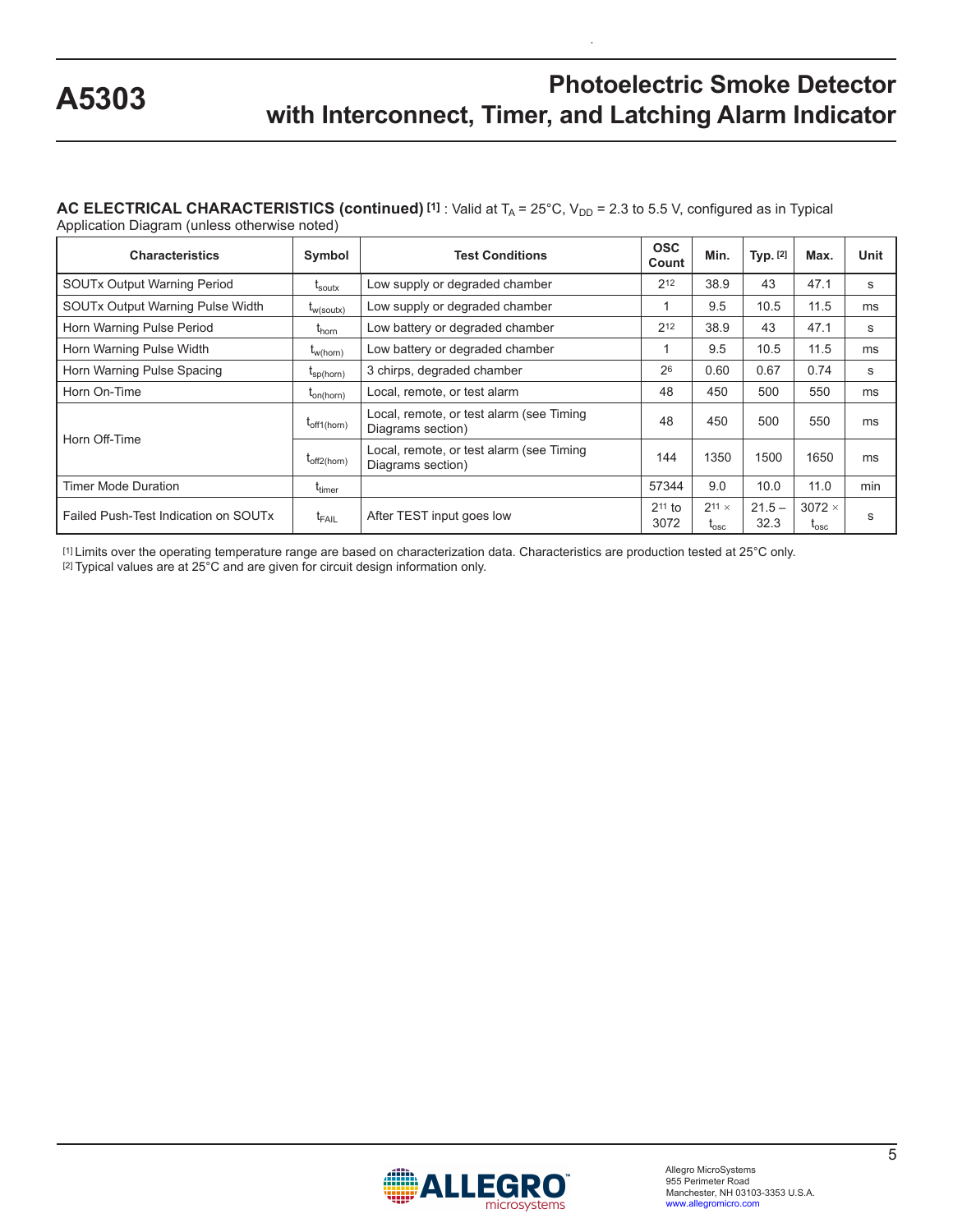#### **Pin and Circuit Description (In Typical Application)**

#### **C1 Pin**

A capacitor connected to this pin determines the gain of the photoamplifier,  $A_e$ , during the push-to-test mode and during the chamber monitor test. A typical capacitor value for this high-gain (supervisory) mode is 0.047 μF, but it should be selected based on the photochamber background reflections reaching the detector and the required level of sensitivity.  $A_e = 1 + (C_1 / 12)$ , where  $C_1$  is in pF. A<sub>e</sub> should not exceed 10,000 and thus  $C_1$  should not exceed 0.1 μF. Coupling of other signals to the C1, C2, and DETECT inputs must be minimized.

#### **C2 Pin**

A capacitor connected to this pin determines the gain of the photoamplifier,  $A_{e}$ , during standby. A typical capacitor value for this low-gain mode is 4700 pF, but it should be selected based on a specific photochamber and the desired level of sensitivity to smoke.  $A_{\rm e}$  $= 1+(C_2/12)$ , where  $C_2$  is in pF. A<sub>e</sub> should not exceed 10,000 and thus  $C_2$  should not exceed 0.1 μF. This gain increases by a nominal 45% after a local alarm is detected (three consecutive detections). A resistor must be installed in series with the C2 capacitor.

#### **DETECT Pin**

This is the input to the photoamplifier and is connected to the cathode of the photodiode. The photodiode is operated at zero bias and should have low dark leakage current and low capacitance. A shunt resistor must be installed in parallel with the photodiode.

#### **STROBE Pin**

This output provides a strobed, regulated voltage of  $V_{DD} - 2$  V. The minus side of all internal and external photoamplifier circuitry is referenced to this pin.

#### **VDD Pin**

This pin is connected to the positive supply potential, typically 3 V.

#### **LVSET Pin**

This pin allows the user to externally adjust the low-battery alarm threshold. To increase the threshold, a resistor can be connected between LVSET and VDD. To decrease the threshold, a resistor can be connected between LVSET and VSS.

#### **IRED Pin**

This output provides a pulsed drive current for the external IR emitter. To minimize noise impact, the IRED is not active when the visible LED output is active.

#### **ISET Pin**

This pin allows the user to externally set the IRED current by connecting a resistor between it and VSS. The IRED current controls the amount of light generated by the IR LED in the chamber. The IRED current, in mA, can be approximated using the following equation:

$$
I_{\text{IRED}}\left(\text{mA}\right) = 300 / R_{\text{ISET}}\tag{1}
$$

The chosen resistor should set a maximum of 300 mA (typically a minimum of 1Ω).

#### **I/O Pin**

A connection at this pin allows multiple smoke detectors to be interconnected. If any single unit detects smoke, its I/O pin is driven high, and all connected units will sound their associated alarm indicators. As an input, this pin is sampled every 4 clock cycles (nominally 43 ms) during standby, and two consecutive samples and one additional clock with I/O high are required before signaling an alarm. If the I/O line goes low at all during the 96.8 ms, the remote alarm is not enabled, providing significant immunity to I/O noise and other pulses on the I/O line which are shorter than 9 clock cycles. The LED is suppressed when an alarm is signaled from an interconnected unit, and any local-alarm condition causes this pin to be ignored as an input. An internal NMOS device acts as a charge dump to aid in applications involving a large (distributed) capacitance and is activated at the end of a local or test alarm. This pin has an on-chip pull-down device and must be left unconnected if not used. In the application, there should be a series current-limiting resistor to other smoke alarms.

#### **SOUT0, SOUT1, SOUT2 Pins**

These pins provide push-pull CMOS logic outputs to control an external sound IC. The outputs indicate the state of the device as follows:

| <b>Condition</b>        | SOUT <sub>2</sub> | SOUT <sub>1</sub> | <b>SOUTO</b> |
|-------------------------|-------------------|-------------------|--------------|
| Standby                 |                   |                   |              |
| Local Alarm             |                   |                   | н            |
| Remote Alarm            |                   | н                 |              |
| Push-Test Passed        |                   | н                 | н            |
| <b>Push-Test Failed</b> | н                 |                   |              |
| Low-Battery             | н                 |                   |              |
| Degraded Chamber        |                   |                   |              |

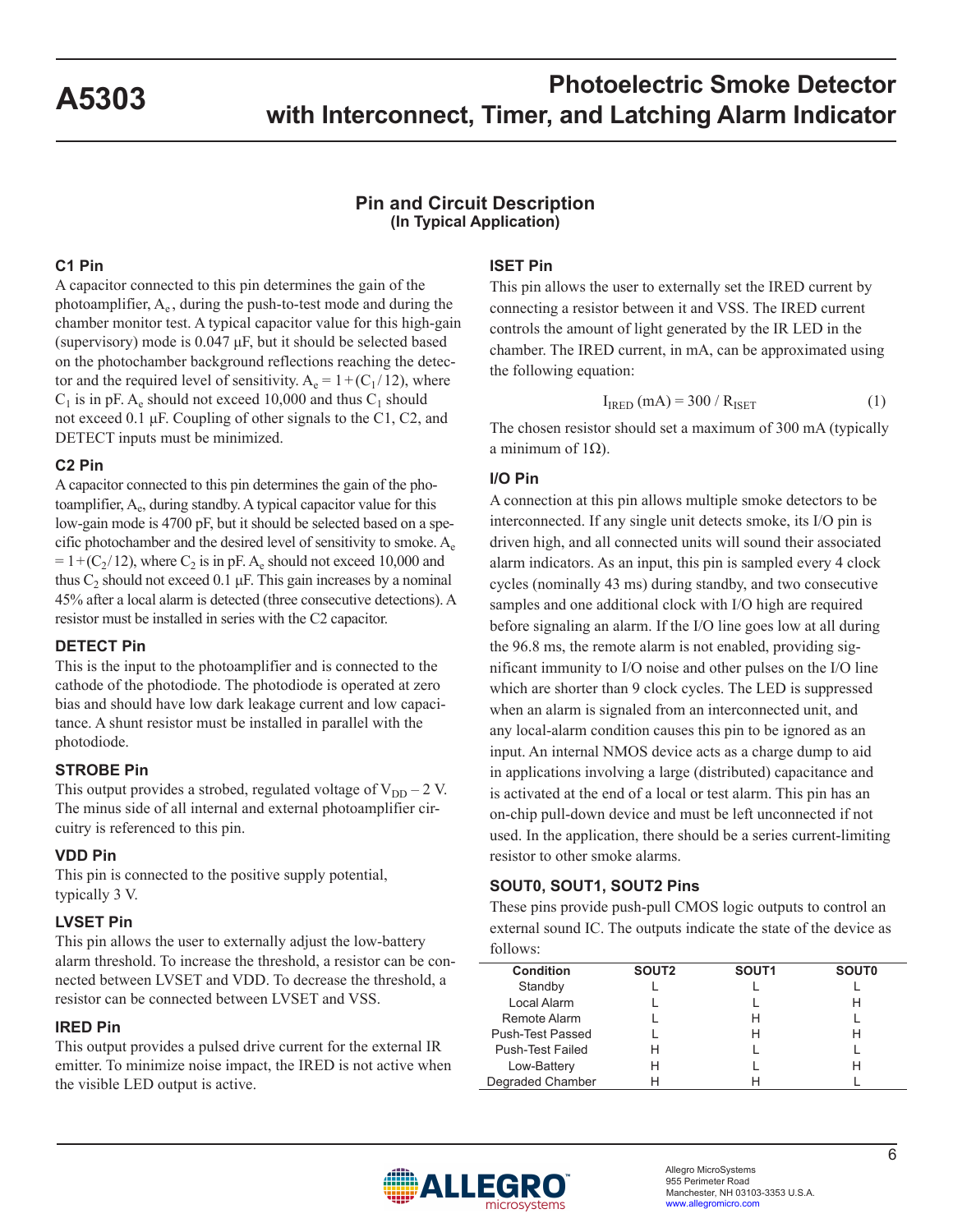#### **HORN Pin**

The HORN pin is a logic output provided to enable an optional, external boost converter that can drive a piezoelectric (piezo) horn. Using a boost converter to drive a piezo horn allows alarms to generate high SPL levels from low supply voltages. HORN will be driven high to enable the boost converter. The output of the boost converter will be connected to the piezo horn such that the horn will sound when the converter is enabled. If a boost converter and horn are not used, this pin should be left open.

#### **BLINK Pin**

This logic input determines the LED operation while the device is in standby. If BLINK is connected to VDD the device will blink once every approximately 43 seconds in standby. If BLINK is connected to VSS the device will not blink in standby. If a low-battery or degraded-chamber condition exists while the device is in standby, the LED will blink as described in the Alarm Indications section, regardless of the state of the BLINK pin. The BLINK pin has no effect when the device is in local, remote, or test alarm.

#### **LED Pin**

This open-drain NMOS output is used to directly drive a visible LED. The LED indicates detector status as follows (with component values as in the typical application, all times nominal):

| <b>Condition</b>     | <b>Pulse Occurrence</b> |
|----------------------|-------------------------|
| Standby, BLINK = VDD | Every 43.0 seconds      |
| Standby, BLINK = VSS | No LED pulses           |
| Local Smoke          | Every 0.5 seconds       |
| Remote Alarm         | No pulses               |
| Test Mode            | Every 0.5 seconds       |
| Timer (Hush) Mode    | Every 10.8 seconds      |

#### **OSC CAP (Oscillator Capacitor) Pin**

A capacitor between this pin and VDD, along with a parallel resistor, forms part of a two-terminal oscillator and sets the internal clock low time. With component values shown, this nominal time is 10.4 ms and essentially the oscillator period, which is also the STROBE pulse width. The internal clock low time can be calculated by:

$$
T_{low} = 0.693 \times R_{OSCCAP} \times C_{OSCCAP}
$$
 (2)

#### **TRES (Timing Resistor) Pin**

A resistor between this pin and OSC CAP is part of the two-terminal oscillator and sets the internal clock high time, which is also the

IRED pulse width. With component values shown, this time is nominally 105 μs. The internal clock high time can be calculated by:

$$
T_{\text{high}} = 0.693 \times R_{\text{TRES}} \times C_{\text{OSCCAP}} \tag{3}
$$

#### **VSS Pin**

This pin is connected to the negative supply potential (usually ground).

#### **HUSH Pin**

This input pin serves two purposes in standby mode. It serves to enable/disable entering the internal 10-minute (nominal) "hush" timer mode, and also as the reference for the smoke comparator during timer mode. Timer mode allows the user to temporarily hush alarms caused by nuisance smoke or steam (such as from cooking).

When the voltage on this pin is greater than approximately 50 mV, entering timer mode is enabled, and a high-to-low transition on the TEST pin resets and starts timer mode. If use of timer mode is not desired this pin must be connected to VSS, and timer mode is disabled.

During timer mode the smoke comparator reference is established externally by a resistive divider (R1 and R2) between VDD and STROBE. Also, during timer mode the photoamplifier gain,  $A_e$ , is internally reduced to about 55% that during the normal-gain mode. Thus,  $A_e = 1 + (C_2 / 22)$ , where  $C_2$  is in pF. These two conditions allow the detector to operate with reduced sensitivity during timer mode. If the level of smoke increases such that the temporary alarm threshold is reached, a local alarm will sound. If the HUSH pin is connected directly to STROBE without using a resistor divider, then a local alarm will never occur during timer mode, regardless of the smoke level. When not in timer mode, the smoke comparator reference is set internally to approximately  $V_{DD}$  – 1.6 V.

The resistor dividers formed by the adjustable photoamp-divider and the HUSH divider  $(R1 + R2)$ , if timer mode is used) should be chosen so that the load on STROBE does not exceed 500 μA. Thus, the photoamp-divider (8 k $\Omega$  in the typical application) in parallel with the HUSH divider  $(R1 + R2)$  shall be no less than 4 kΩ.

#### **TEST Pin**

This pin has an internal pulldown device and is used to manually invoke push-to-test mode and timer mode. Push-to-test mode is initiated by a voltage greater than approximately  $V_{DD}$  – 0.5 V on this pin (usually the closure of a normally open push-button switch to VDD). After one oscillator cycle, the amplifier gain is increased by internal selection of C1 so that background reflec-

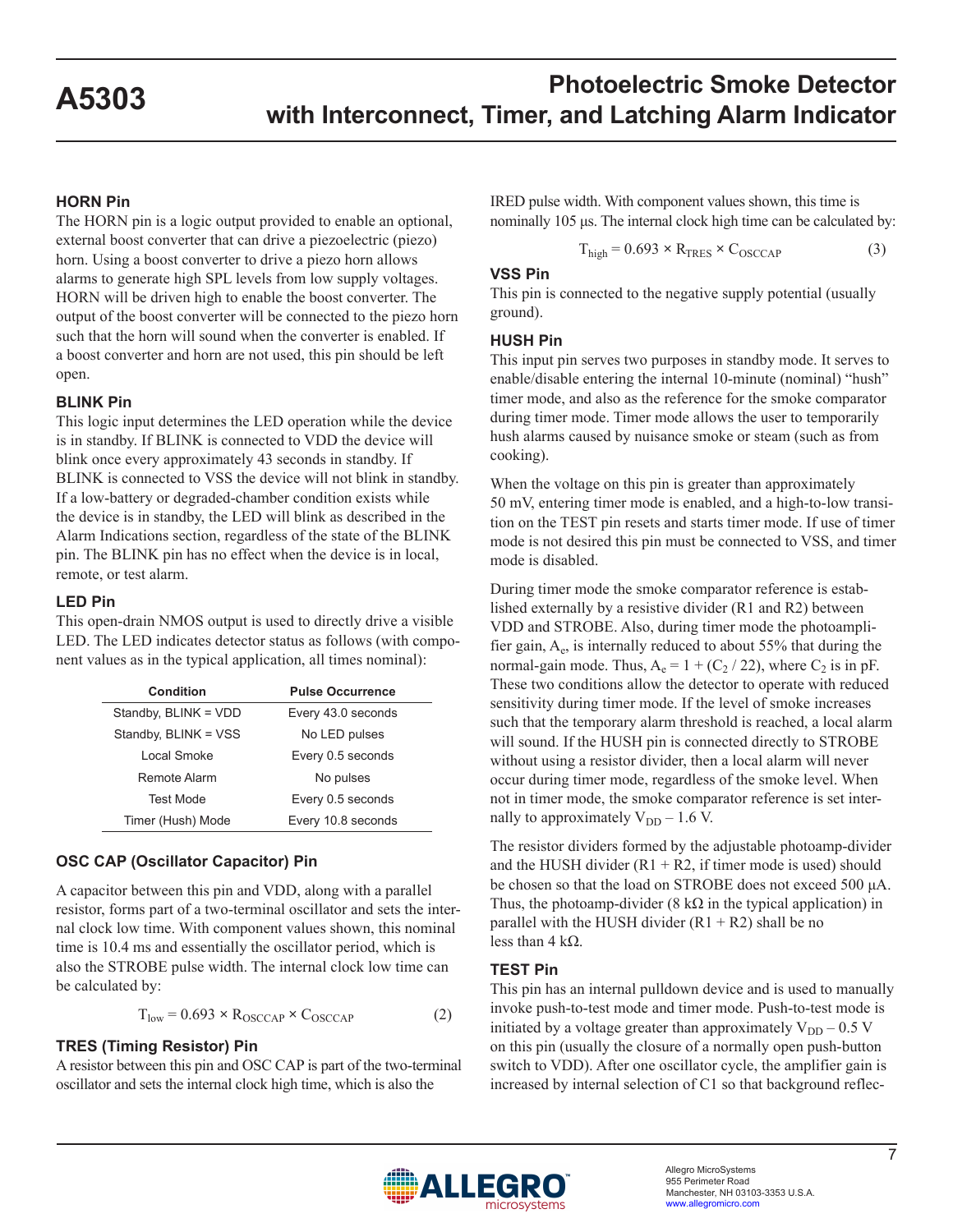tions in the smoke chamber can be used to simulate a smoke condition, and IRED pulses every 252 ms (nominal). After the third IRED pulse (three consecutive simulated smoke conditions), the successful test signals a continuous passing-test-alarm condition to the sound IC, outputs the temporal pattern to the piezo horn, and activates the I/O pin. When the pushbutton is released, the input returns to  $V_{SS}$  due to the internal pulldown. After one oscillator cycle, the amplifier gain returns to normal, and after three additional IRED pulses (less than one second), the device exits this mode and returns to standby. This high-to-low transition on TEST also resets and starts the 10-minute (nominal) "hush" timer mode, if the mode is enabled via the HUSH pin. The highto-low transition also resets the latching alarm indicator, if it is latched.

If the chamber malfunctions or is too dirty, the push-test will fail to simulate a smoke condition, and after three failed STROBE pulses the device signals a continuous failing-test-alarm condition on the SOUTx pins. The piezo driver and the I/O pins are not enabled.

Diagnostic Test/Calibration mode is available to facilitate calibration and test of the IC and the assembled detector. It is initiated by pulling TEST below  $V_{SS}$  by continuously drawing 200 μA from the pin for at least one clock cycle on OSC CAP. The current should not exceed 500 μA and under these conditions, TEST pin voltage will clamp at approximately 250 mV below  $V_{SS}$ . One option is to connect TEST to a -5 V supply through a 15 k $\Omega$  resistor. In this mode, certain device pins are reconfigured as described in table 1. The IRED pulse rate is increased to one pulse every OSC CAP cycle and the STROBE pin is always active. To exit this mode, the TEST pin should be floated, or returned to  $V_{SS}$ , for at least one OSC CAP cycle.

#### **Latching Alarm Indicator**

When multiple smoke detectors are networked through the I/O line, the latching alarm indicator allows the user to identify which detector(s) initiated an alarm. When a local alarm condition occurs, the initiating detector(s) will latch the event in memory. After the alarm condition has expired (the device stops signaling the alarm condition to the sound IC) the initiating detector(s) will output an additional 10 ms LED pulse every 43 seconds. If the BLINK pin is connected to VDD, the additional pulse will occur 0.67 seconds after the normal standby pulse. The user can clear the latched alarm condition by pressing and releasing the push-to-test button. If the user does not press the push-to-test button, the latched alarm condition will cease after 24 hours to preserve battery life, and to prevent masking future latched alarm indications.

#### **Alarm Indications**

Alarm conditions include: local smoke detection, a remote alarm, low battery, and degraded chamber sensitivity. These are indicated by a combination of SOUTx output, piezo horn, and LED signals, which continue until the alarm condition is resolved. A local alarm always overrides a remote alarm and a push-test. Remote alarm always overrides a push-test. A local alarm, remote alarm, or a push-test will inhibit warning signals for low battery or degraded chamber.

During a local or a remote alarm condition, the device continuously signals an alarm condition on the SOUTx pins that indicates the type of the alarm. The piezo horn output is a continuous modulated tone (temporal horn pattern), nominally: 0.5 seconds on, 0.5 seconds off, 0.5 seconds on, 0.5 seconds off, 0.5 seconds on, and 1.5 seconds off. The visible LED also distinguishes a local alarm from a remote alarm. During a local alarm, the LED blinks every 0.5 seconds (nominally), but during a remote alarm, the LED is disabled and does not blink.

#### **Table 1. Alternate Pin Configuration During Diagnostic Test/Calibration Mode**

| <b>Pin Name</b>   | <b>Alternate Configuration</b>                                                                                                                                                                                                                                                                                                  |
|-------------------|---------------------------------------------------------------------------------------------------------------------------------------------------------------------------------------------------------------------------------------------------------------------------------------------------------------------------------|
| 1/O               | Disabled as an output. A logic high on this pin places the<br>photoamplifier output on the BLINK pin. The amplifier<br>output appears as pulses.                                                                                                                                                                                |
| <b>HUSH</b>       | If the I/O pin is high, this pin controls the amplifier gain<br>capacitor. If this pin is low, normal gain is selected. If this<br>pin is high, supervisory gain is selected.<br>NOTE: If I/O is low, clocking this pin will cause the<br>device to exit diagnostic/calibration mode and enter an<br>Allegro-defined test mode. |
| <b>BLINK</b>      | If the I/O pin is high, this pin is reconfigured as the<br>photoamplifier output.                                                                                                                                                                                                                                               |
| SOUT <sub>0</sub> | If the I/O pin is high and the HUSH pin is low (normal<br>gain), taking this pin to a high logic level increases the<br>amplifier gain by ≈45% (hysteresis).                                                                                                                                                                    |
| SOUT <sub>2</sub> | This pin is reconfigured as the smoke integrator output.<br>Three consecutive smoke detections will cause this pin<br>to go high and three consecutive no-smoke detections<br>cause this pin to go low.                                                                                                                         |
| LED               | This pin becomes a low-battery indicator. The open-<br>drain NMOS output is normally off. If $V_{DD}$ falls below the<br>low-battery threshold, the output turns on.                                                                                                                                                            |
| OSC CAP           | This pin may be driven by an external clock source.<br>Driving this pin low and high drives the internal clock low<br>and high. The external RC network may remain intact.                                                                                                                                                      |

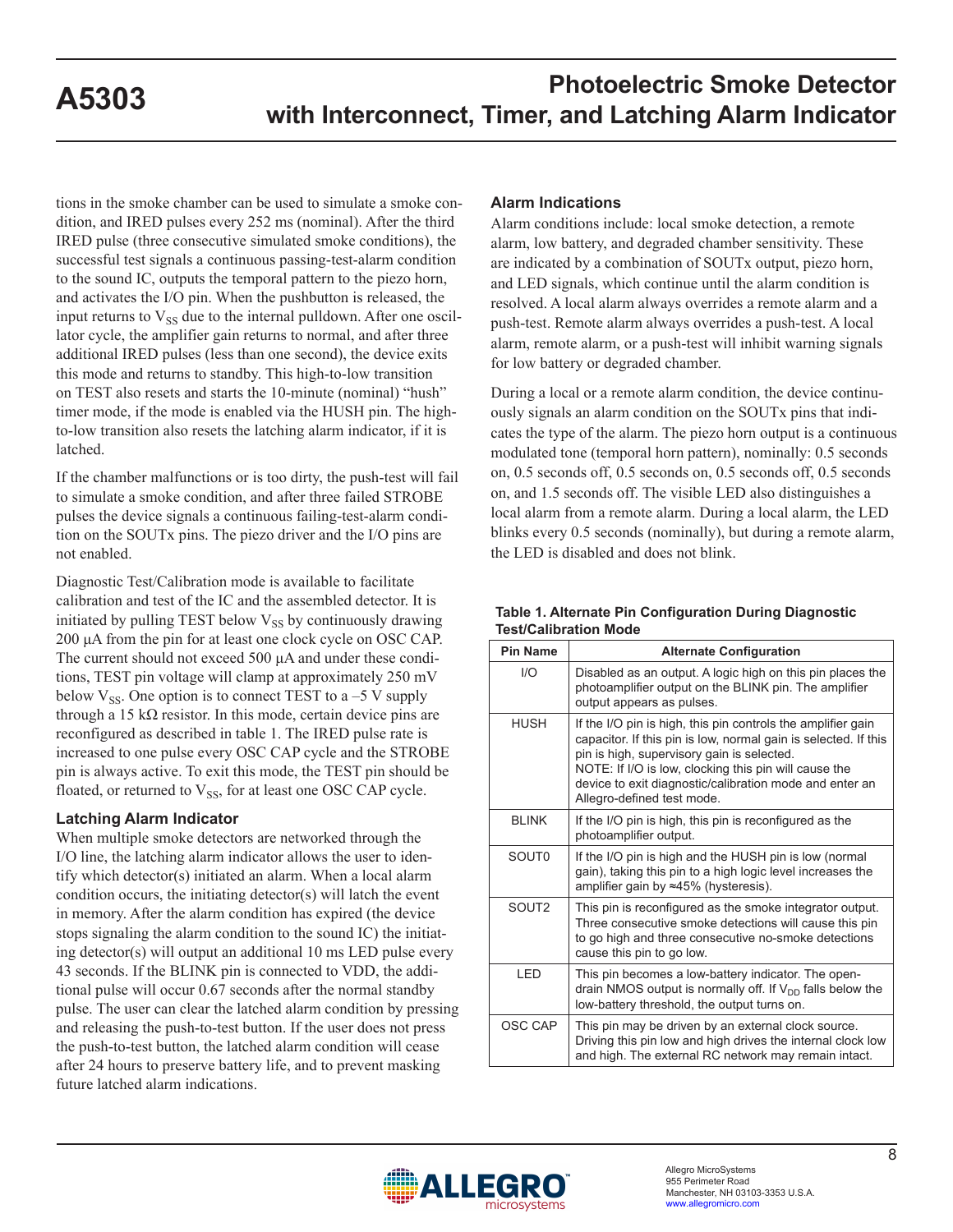The degraded-chamber test occurs periodically (nominally every 45.9 minutes). During this test, the gain of the photoamplifier is switched to the high (supervisory) level, set by C1. The device expects that the photodiode will receive enough background reflections in the chamber to cause an alarm condition. If a faulty, dirty, or obstructed chamber prevents this during a test, the test period decreases to 43 seconds. After two consecutive failed tests, the device signals a degraded chamber condition to the sound IC. It also chirps the horn and pulses the LED three times every 43 seconds. The condition is resolved when the chamber is either cleared or cleaned, and the test period then reverts to (nominally) 45.9 minutes.

The low-battery test also occurs periodically (also nominally every 45.9 minutes, but at a different time than the degradedchamber test). During this test a resistive divider off VDD is compared to an internal band-gap reference. If  $V_{DD}$  is below the threshold, the device signals a low battery condition to the sound IC and the test period decreases to 43 seconds. It also chirps the horn and pulses the LED once every 43 seconds. The condition is resolved when the battery is replaced, and the test period then reverts to (nominally) 45.9 minutes.

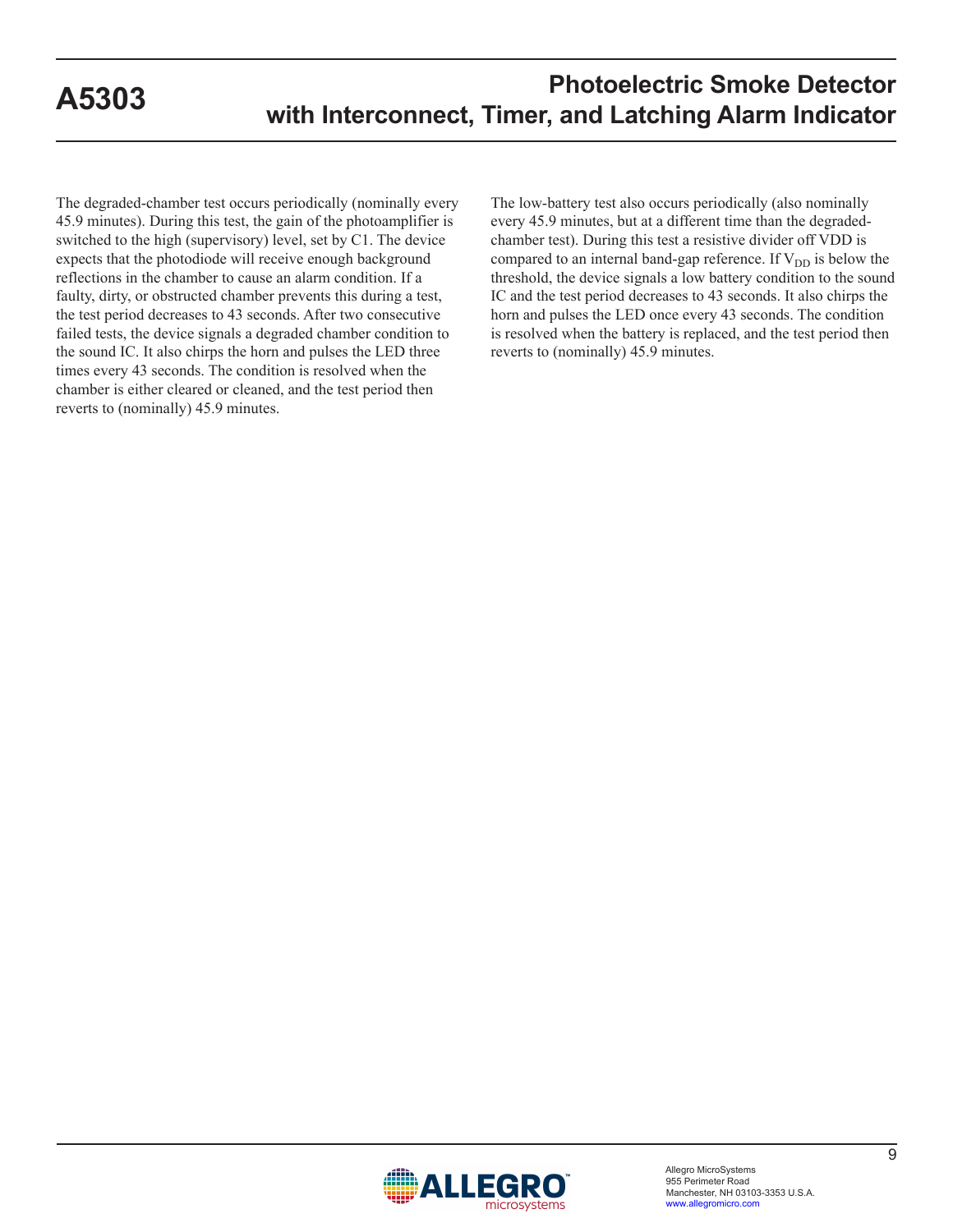



# microsystems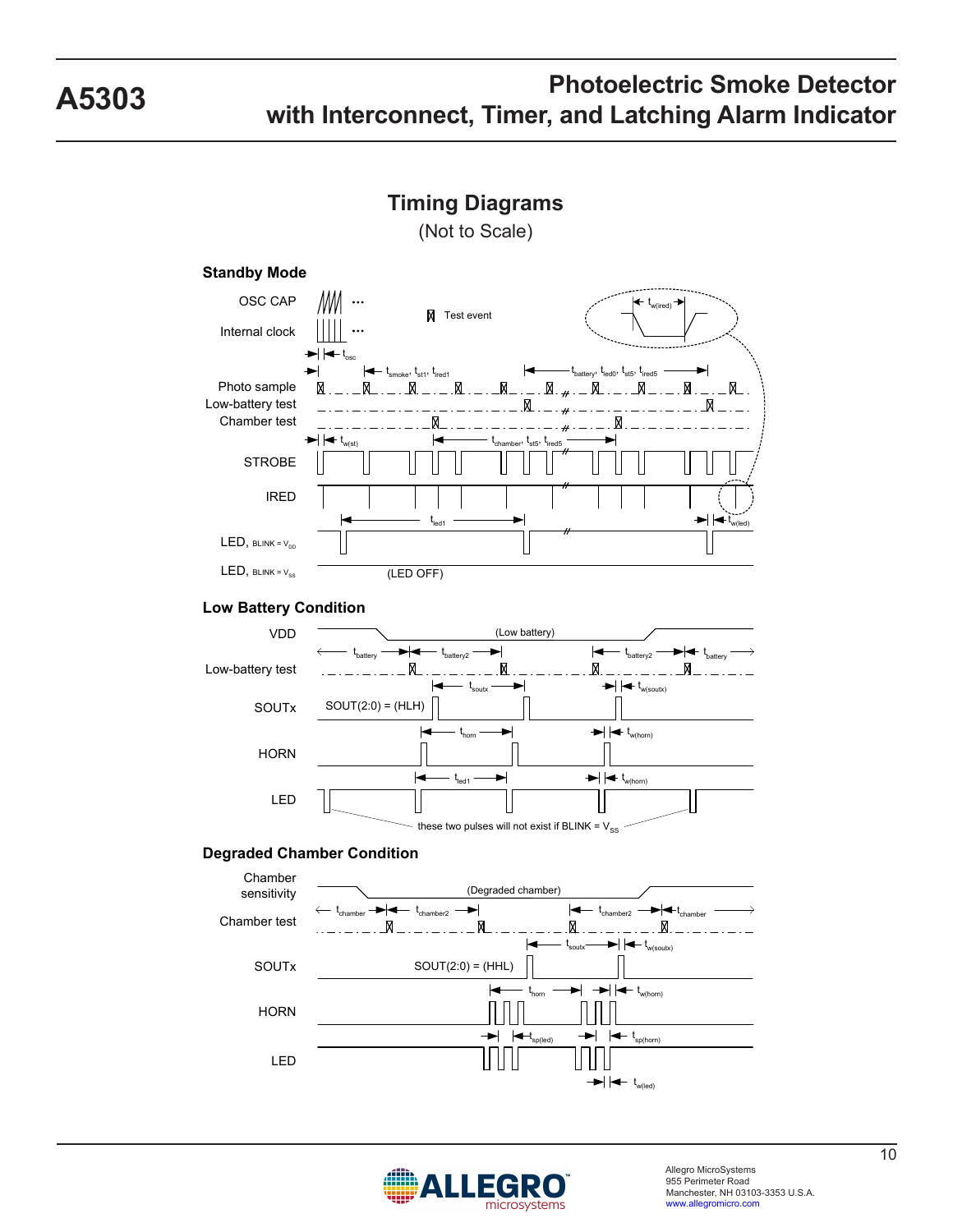### **Local Smoke Detection Condition**



#### **Remote Alarm Condition**



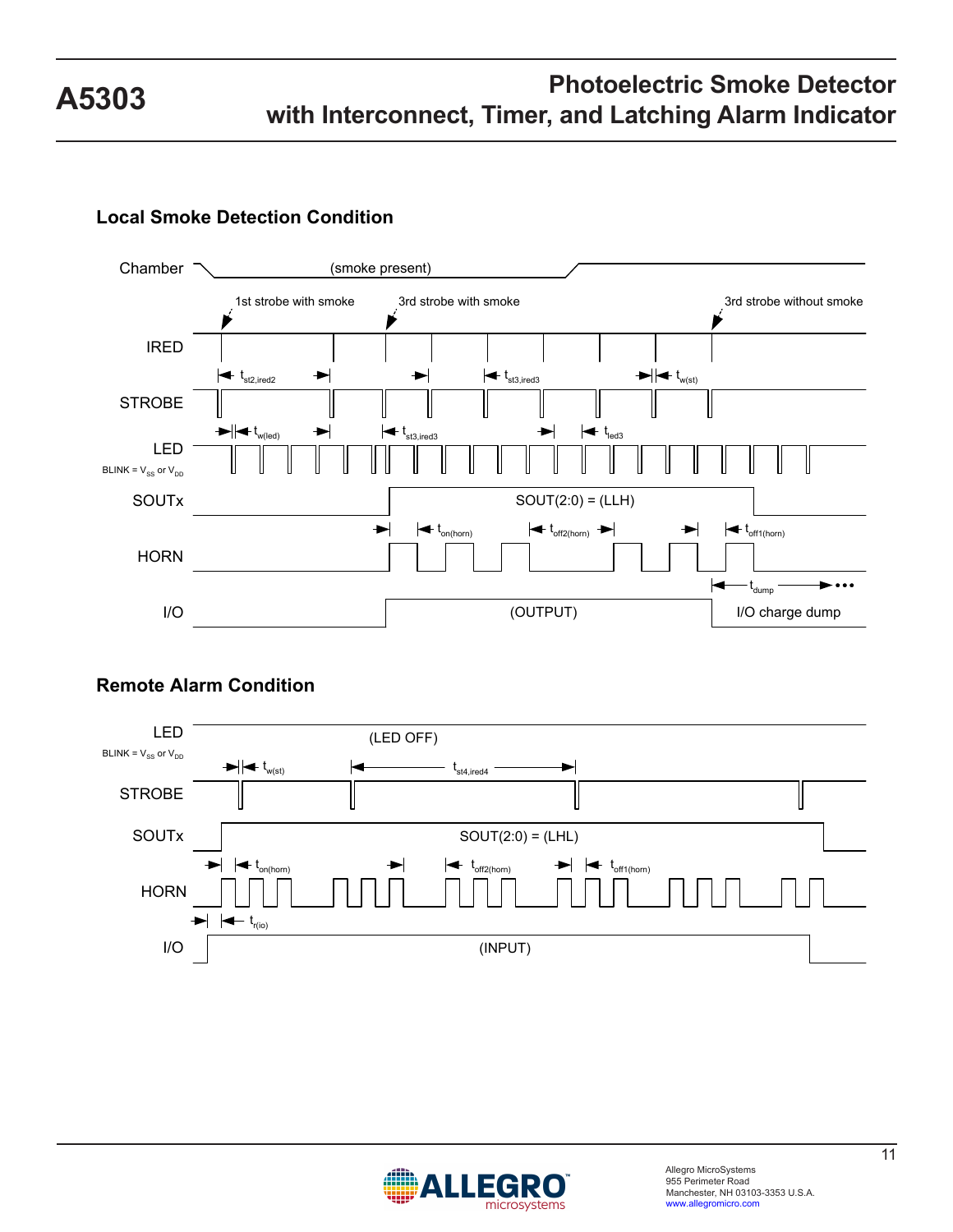



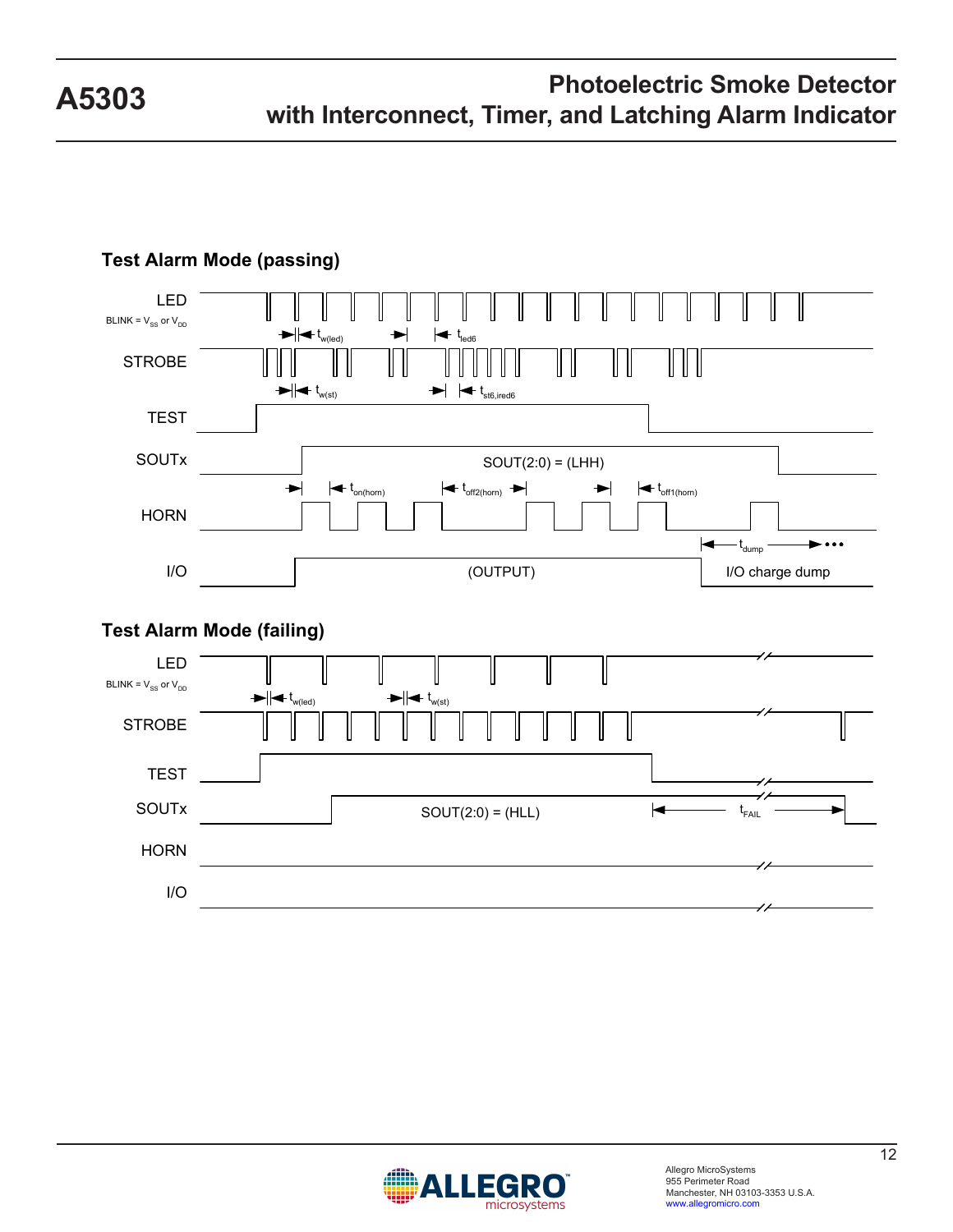### **Package LE, 20-Pin TSSOP**

**For Reference Only – Not for Tooling Use** (Reference Allegro DWG-0000381, Rev. 1 and JEDEC MO-153 AC) Dimensions in millimeters – NOT TO SCALE Dimensions exclusive of mold flash, gate burrs, and dambar protrusions Exact case and lead configuration at supplier discretion within limits shown